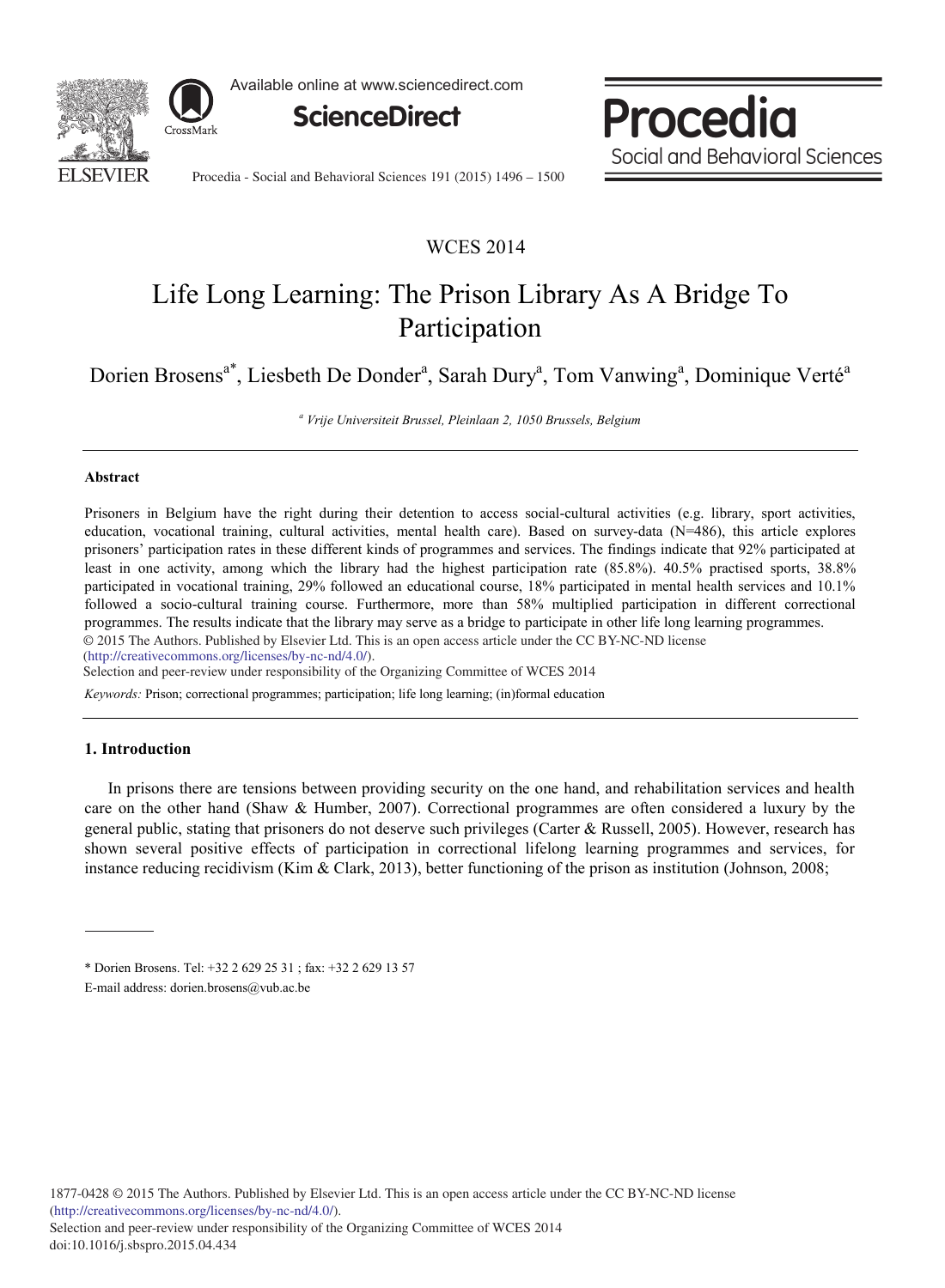Meek & Lewis, 2013) and contributing to mental and physical health (Nelson, Specian, & Tracy, 2006). Furthermore, the Standard Minimum Rules for the Treatment of Prisoners (United Nations, 1955) and The European Prison Rules (Committee of Ministers, 2006) provide the right of prisoners to have access to a library, sport activities, education, vocational training, cultural activities, mental health care, etc. Within the research focussing on these life long learning programmes, different research gaps can be identified. Of the 22 reviewed studies about motivations and barriers of prisoners to participate in prison programmes (Brosens, 2013), none focused on all the different types of programmes. Research on correctional programmes is mostly subdivided into one specific type such as sports, educational courses, vocational training, library, socio-cultural training courses, or mental health services. However, research that focuses on one type of programme overlooks the fact that people can engage in multiple activities. Consequently, there is a lack of knowledge on the multiplicity of programmes that prisoners undertake. Clustering programmes rather than study them separately and getting insights into the extent to which programmes compete or complete each other are necessary to get insight into the engagement of prisoners. How people use their time has already been the subject of research across different disciplines (Kamakura, 2009). For instance in the discipline of social work Morrow-Howell, Hong, McCrary, & Blinne (2012) emphasize that activities potentially compete with each other for someone's time. If someone participates in one activity, their time for other activities is squeezed. To date, only a few scholars conducted studies incorporating multiple programmes prisoners undertake. Therefore, the goal of this explorative study is to investigate the participation of prisoners in various programmes. The following research questions are addressed: (1) What are the participation rates of prisoners in the different life long learning programmes? (2) How many prisoners partake in one or more programmes? (3) Which programmes do prisoners combine?

#### **2. Methodology**

## *2.1. Data collection*

The data used in this study are collected in a remand prison in Belgium. Using a structured questionnaire, information was collected on participation in different correctional programmes. This research project was developed in close co-operation with professionals of each sector offering activities in the respective prison (i.e. culture, education, health, sports, vocational training and wellbeing). Although the surplus value of developing such a collaborative research partnership in prison is recently acknowledged (e.g. Apa et al., 2012; Cislo & Trestman, 2013), most academics and correctional institutions are not very familiar with this new way of doing research (Gostin et al., 2007). Prisoners were invited to fill in the questionnaire in small groups of maximum 16 prisoners in a classroom. The questionnaire was available in 13 languages and was self-administered, although volunteers were allowed to clarify the meaning of the questions. Furthermore, prisoners with writing and reading difficulties could get assistance to complete the questionnaire. Consequently, also illiterate prisoners could participate.

#### *2.2. Participants*

The sample obtained (N=486) presented a 73,97% response rate. 432 were men (88.9%) and 54 were women (11.1%), which matches the real gender segmentation within prison. Almost half of the respondents were aged under 30 years. 19.9% was aged between 18 and 25 year, and 20.1% between 26 and 30. Only 1.9% was aged 60 or more. The majority obtained a (very) low educational level. 37.5% went to school between 0 and 9 years, and 41.1% between 10 and 12 years. 10.6% went 13 or 14 year to school. 10.8% is highly educated (they went 15 years or more to school). In comparison with the national population, prisoners are more likely to be low educated (de Maeyer, 2005).

#### *2.3. Measurement of participation*

To get insight into the level of participation of prisoners in the different correctional programmes, we asked the respondents the following questions:

Did you practice any sports in the past month? ( $1 = yes$ ,  $2 = no$ )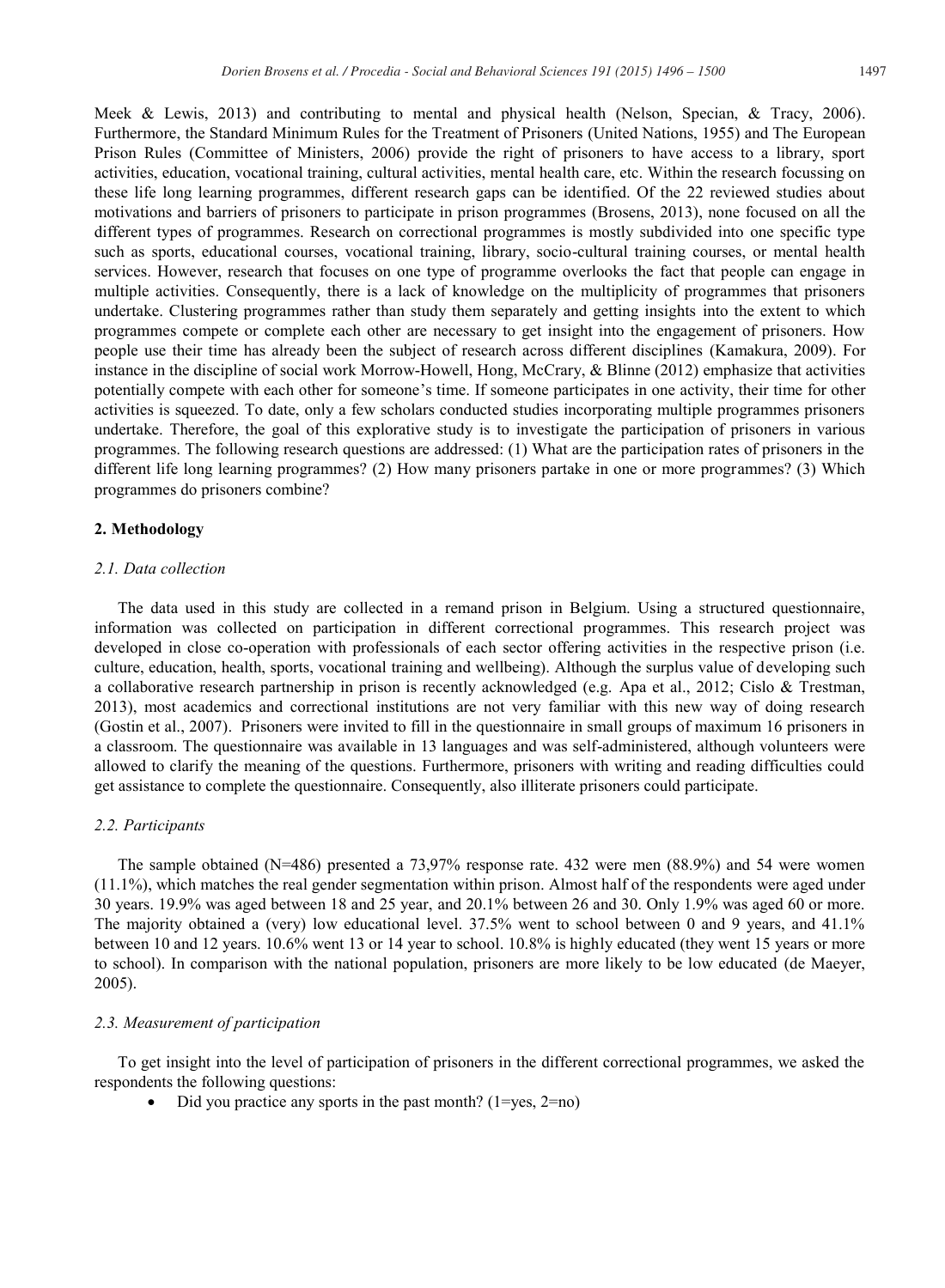- $\bullet$  Have you ever called upon the mental health care centre in prison? (1=yes, 2=no)
- Are you (currently or in the past) taking any classes in prison? ( $1 = yes, 2 = no$ )
- Did you already have contact with the employment and training service? (1=yes, 2=no)
- Do you go to the library?  $(1=ves, 2=no)$
- $\bullet$  Have you taken any socio-cultural training courses? (1=yes, 2=no)

### **3. Results**

#### *3.1. How many prisoners participate in correctional programmes?*

Figure 1 indicates that 92% participated at least in one life long learning activity, among which the library had the highest participation rate (85.8%). Prisoners had the opportunity to go to the library within the prison once a week and could borrow books, CD's, DVD's, comic strips, and video games. 40.5% practiced sport outside their cell (e.g. fitness, football, volleyball, zumba). 38.8% participated in vocational training. This training consisted of programmes that are developed to prepare prisoners for work after their release from prison (e.g. job interview training, draw up a curriculum vitae, orientation on the labour market). 29% followed an educational course. The offered courses were different for men and women. Men could follow Dutch for foreign speakers and computer courses. Women could follow manicure. 18% participated in mental health services, which means that they went to a psychologist and had a conversation about the offences they committed, anxiety, depression, traumas, aggression, suicide, use of alcohol, drugs, medication, etc. The correctional programme with the lowest participation rate (10.1%) was socio-cultural training courses. Examples of such courses are "dealing with aggression", "being a father/mother in prison", "standing up for yourself", etc. Despite the fact that the participation rate among prisoners is high in general, 8.1% of the participants did not participate in any activity.



Fig. 1. Participation rate to the different kinds of life long learning programmes

## *3.2. Do prisoners participate in multiple correctional programmes?*

Most of the research concerning correctional programmes focuses on one domain through which they overlook the possibility to participate in multiple programmes. Consequently, there is a lack of knowledge on the multiplicity of programmes that prisoners undertake. A first method to study this multiplicity is through assessing the numbers of programmes (Smith, Mohan, & Dury, In press). Figure 2 shows that the majority of prisoners participated in one programme or combined it with one other life long learning activity. 33.8% took part in one life long learning programme, 32.6% participated in two programmes and 25.5% was engaged in three or more programmes. Consequently, more than 58% of the respondents were active across at least two different domains.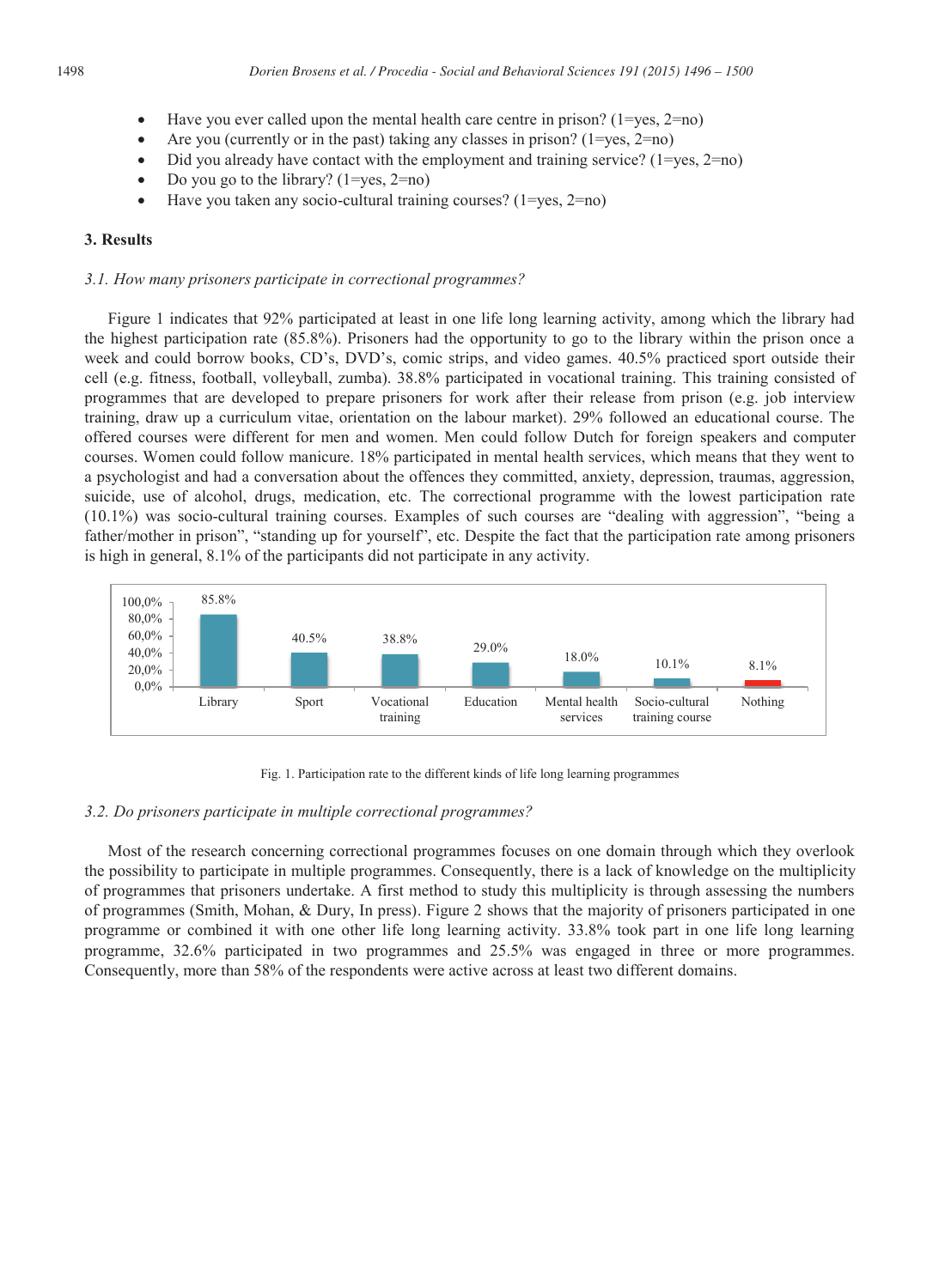

Fig. 2. Participation in multiple correctional programmes

A second method to study the multiplicity of programmes that prisoners undertake is to analyse which programmes compete or complete each other (Smith, et al., In press). Table 1 presents an overview of the participation rates to only one programme or one programme in combination with another.

| Table 1. Participation in one or two life long learning programmes $(\%)$ |         |                        |               |              |                       |                                   |
|---------------------------------------------------------------------------|---------|------------------------|---------------|--------------|-----------------------|-----------------------------------|
|                                                                           | Library | Vocational<br>training | <b>Sports</b> | Education    | Mental health<br>care | Socio-cultural<br>training course |
| Library                                                                   | 23.2    |                        |               |              |                       |                                   |
| Vocational training                                                       | 9.3     | 4.1                    |               |              |                       |                                   |
| Sport                                                                     | 14.1    | 1.2                    | 3.7           |              |                       |                                   |
| Education                                                                 | 2.1     | 0.2                    | 0.4           | 1.0          |                       |                                   |
| Mental health care                                                        | 2.7     | 0.4                    | 0.6           | $\mathbf{0}$ | 1.0                   |                                   |
| Socio-cultural training<br>course                                         | 1.2     | $\mathbf{0}$           | 0.2           | $\theta$     | $\Omega$              | 0.6                               |

Most of the prisoners only went to the library (23.2%). Besides, the participation rates of the different life long learning programmes in combination with visiting the library were higher than the participation rates of each programme separately. 14.1% combined visiting the library with doing sport and 9.3% with vocational training. Fewer prisoners were engaged in only one activity. 4.1% only took part in vocational training and 3.7% only practiced sports. Also the other life long learning programmes were more popular in combination with the library. 2.7% multiplied conversations with a psychologists (mental health care) and visiting the library - versus 1% that only went to the psychologists. 2.1% combined the library with following an educational course - versus 1.0% that only participated in education. And 1.2% combined following a socio-cultural training course with the library versus 0.6% that only participated in a socio-cultural training course. Besides, 1.2% of the respondents combined practising sport and following vocational training. When looking at prisoners that combine three or more correctional programmes, it was demonstrated that the library was involved in 97,6% of the cases. The library plays an important role in participation in multiple life long learning programmes.

## **4. Discussion**

 Research into participation in life long learning programmes in prison is very fragmented and subdivided into different types (e.g. cultural activities, education, mental health care, physical activities, the library, vocational training). Our exploratory study examines the inter-relations of multiple activities that prisoners undertake. The results show that prisoners are often engaged in more than one activity and that many activities do not occur independently but rather complete each other. In that respect, engaging in one kind of correctional programme does not happen in isolation of other programmes. In addition, the concept of 'time squeeze' (Morrow-Howell et al., 2012) seems not to be suitable for the majority of prisoners who participate in correctional programmes. The different programmes more frequently complete than compete each other. Based on the finding that especially visiting the library does not occur in isolation, some practical recommendations can be indicated. We can suggest that visiting the library increase the tendency to get involved in other life long learning programmes. Since the majority of prisoners visit the library, the possibilities of using the library as a bridge to other life long learning